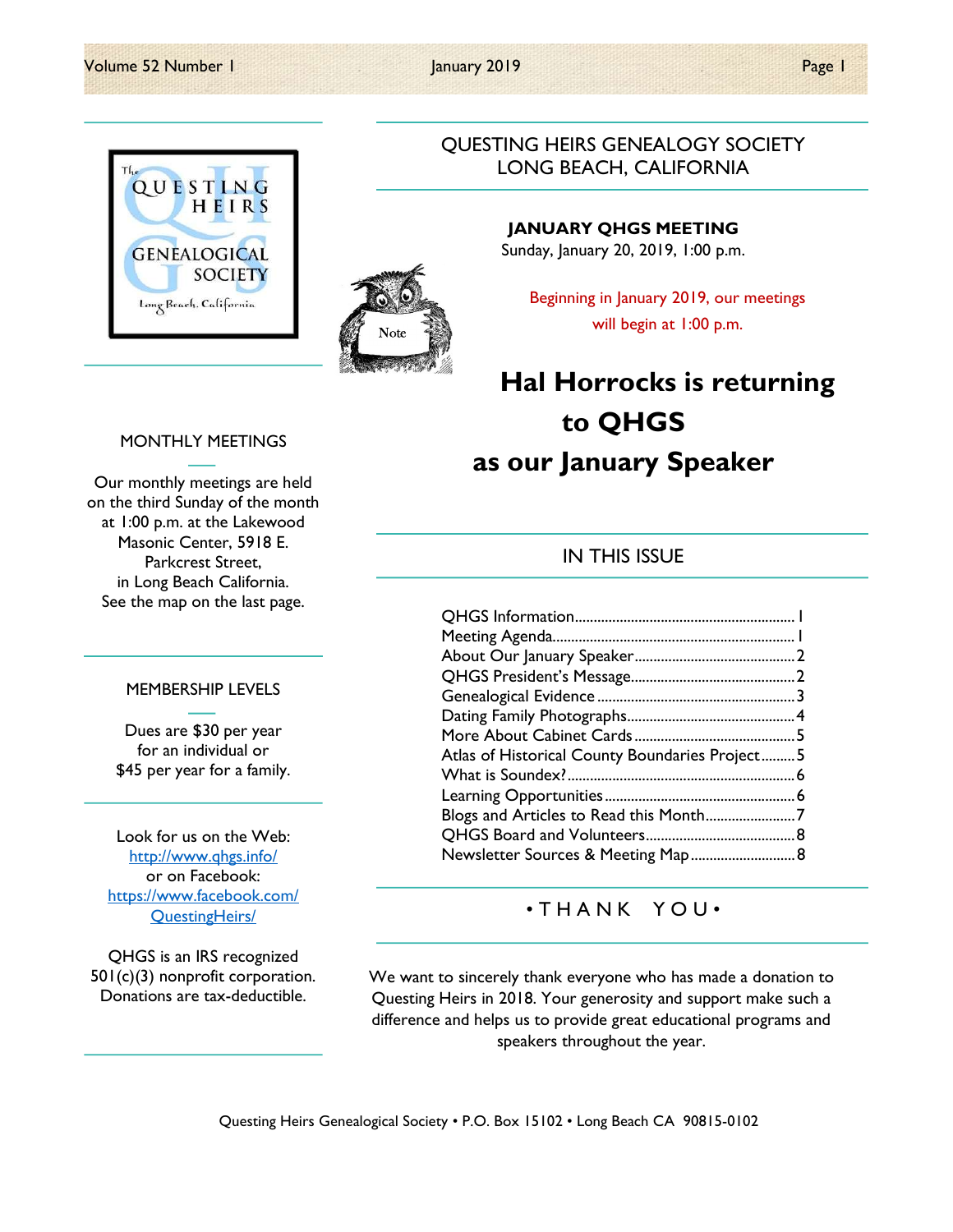

## • January Speaker – Hal Horrocks •

Hal Horrocks is a native of Long Beach and a 46-year Orange County resident currently living in Costa Mesa. Hal Horrocks is a professional genealogist, teacher, author, and lecturer and has been doing family research for 21 years. He is a member of several professional genealogical associations and is a past-president of the Orange County California Genealogical Society (OCCGS) headquartered at the Huntington Beach Central Library. Hal owns his own small manufacturing company located in La Habra and is a graduate of CSULB. He has been lecturing to genealogical and other societies for the last 13 years on a range of subjects that include why people get involved in genealogy to conducting research in early England.

Mr. Horrocks will be joining us for our January meeting with two new lectures for Questing Heirs. We are certain to hear some interesting and new information from this well-known speaker.

## • President's Message •

Happy New Year!

Hope you had a little time during this busy holiday season for some genealogy research. If not, now is the time!

I look forward to serving as your president for the next two years. Our society only works with dedicated volunteers. I want to thank those of you listed in this newsletter who have stepped forward. We can always use help. Let any of us know if you are interested in helping out.

Sometime in October our incoming mail at the post office box was being returned to senders. Apparently, the post office put a block on the wrong box as our rental fee had been paid in the summer and was up to date. I have straightened out the problem but I wanted to apologize for any inconvenience to our members.

If you have any questions, concerns, ideas or suggestions, please let me know. You can find my contact information in the member directory.

Christina "Tina" McKillip



## • What is your New Year's resolution? •

One of my resolutions this year is to remember to access all available databases. If you can't find a fact, person or burial in the usual databases you visit, try another one. Recently I was trying to reverse engineer a family tree for a DNA match. I couldn't find anything in my 'go to' newspaper subscription site for obituaries. I went on to find it in in my first search attempt in another subscription database I don't often use.

Questing Heirs Genealogical Society • P.O. Box 15102 • Long Beach CA 90815-0102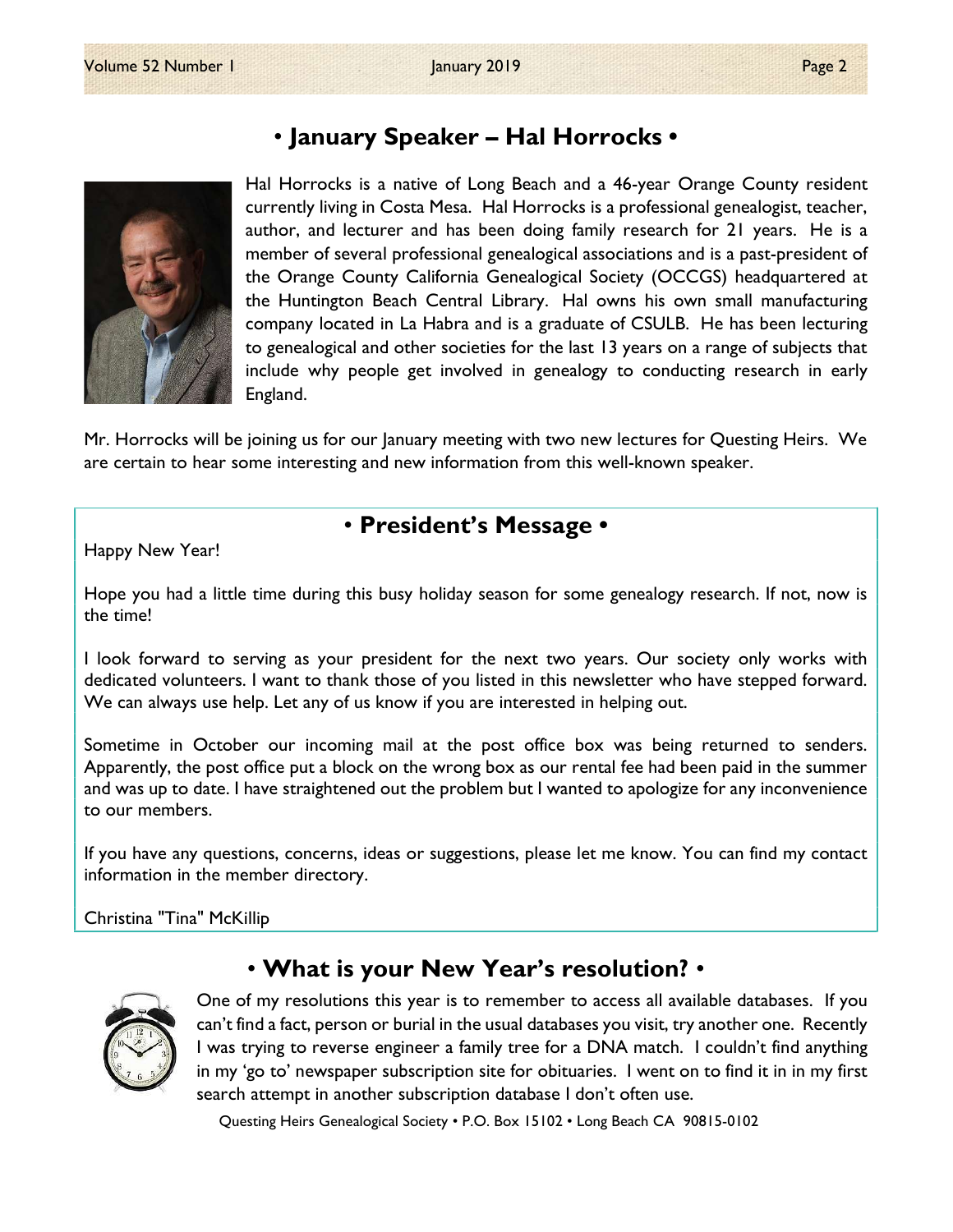## • Genealogical Evidence – Is Yours Enough? •

### TYPES OF INFORMATION:

In order to understand types of evidence, we must also understand types of information. This will help us determine how much merit we give to the evidence we find. Is the information coming from a primary source? Was it someone who was a knowledgeable observer of the event? For example, was it the mother or father of the child listed on a birth certificate?

Was it a secondary source? This is usually something recorded after the event. This would be a person who was not actually a participant in the event. They did not witness the event but may be reporting on it at a later date. Birth information recorded by a census taker is secondary information. Secondary information could also be a delayed birth certificate or portions of a death certificate. The reporting person may have witnessed the death, but may not have known the parents of the deceased.

### TYPES OF EVIDENCE:

There are three kinds of evidence: direct, indirect and negative. Examples of direct evidence can be a birth certificate, marriage certificate, portions of a death certificate, ship passenger lists, immigration records, and church registers of christenings, marriages and deaths. These are generally recorded at the time of the event.

Examples of indirect evidence can be copies, transcriptions or abstracts of original records. Newspaper obituaries, published genealogies and articles written by a journalist about an event base on what people told them would also be classified as indirect evidence. Portions of a death certificate and delayed birth records are also examples.

What is negative (or the absence of evidence)? The concept behind negative evidence is that you must determine what you are missing and why. Let's take the case of Mabel Chalberg who was born in 1889 in Minnesota and appears to vanish in official records after 1910.

- In the 1900 census she is living in Salem, South Dakota.
- She appears next in South Dakota in 1905, and the census states that she moved there about 1893.
- In 1907 her local newspaper said she was visiting Minneapolis, MN but did not mention that she gave birth to a child.
- In the 1910 census she was listed as a boarder in New Orleans and working as a seamstress.

Does someone's absence from a census mean that they are dead? Is this a clue? Or did they move or were they not enumerated? If you look at probate records and cannot find one, is this a sign they didn't live there? It might just mean that they did not have enough property to probate. If we can't find them in these big records, what does that mean? Negative evidence is just as important as the positive. As a genealogist it helps you develop theories and to direct your research.

If you narrow your search to a census, there can be lot of options as to why a person does not appear in the next census. Those reasons could include death, moved, changed their surname, poor indexing, not indexed, not enumerated, etc. Each of these reasons requires a difference approach to overcome.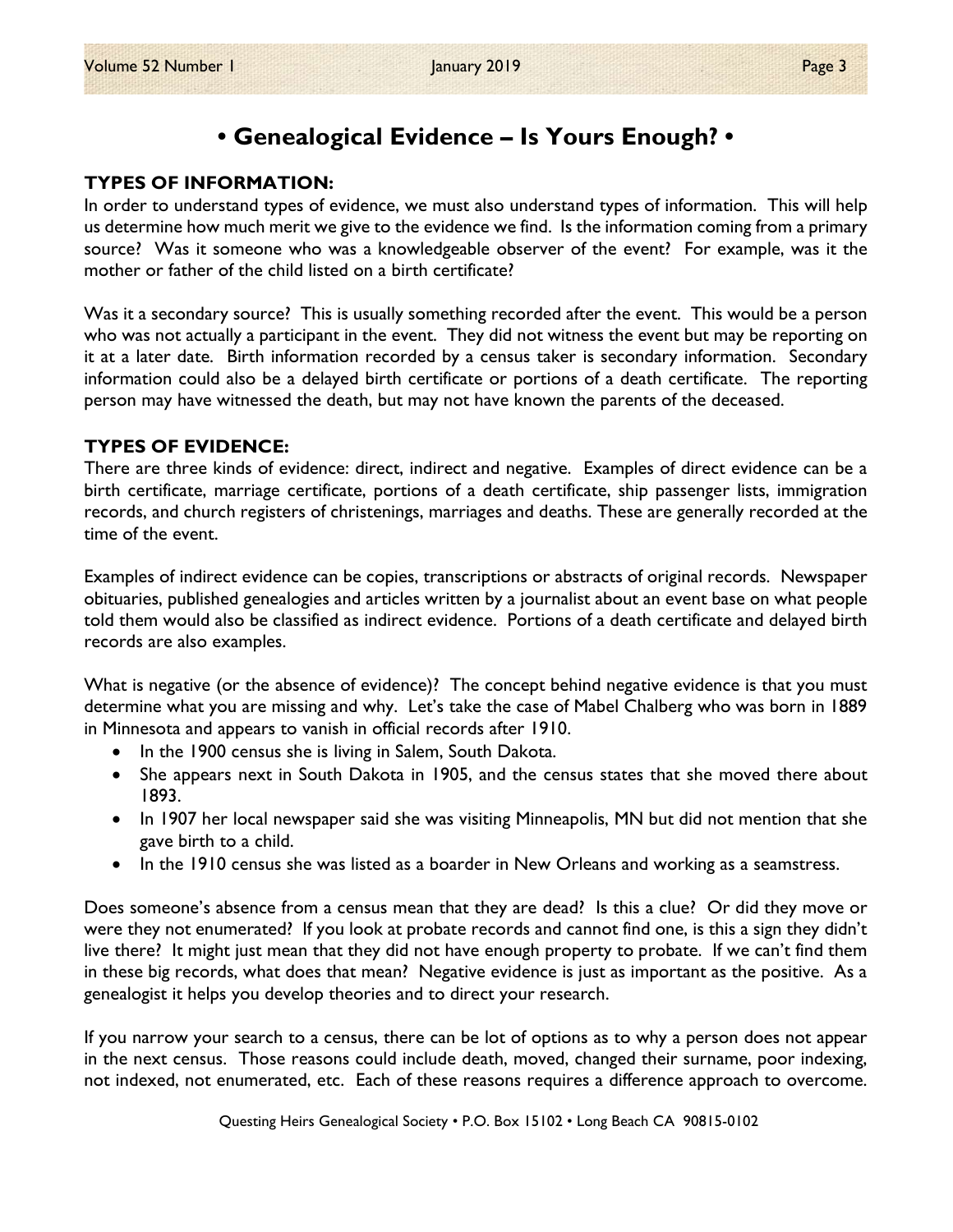You can review vital records, do a page by page search, find addresses, or launch a broader search. You can also reach out to living family to see if they have any information. DNA testing is another valuable tool to locate ancestors.

In the case of Mabel what can be done? If she stayed in Louisiana, what records are online? What records are only found in Louisiana and must to checked on the ground? Did she move back to South Dakota where her family was after 1910? It doesn't look like she did. Her grandparents and father in South Dakota were deceased. Her mother had remarried and started a new family. Did she return to Minnesota where she had extended family? Did she marry after 1910 or did she die?

Determine the types of records you are able to access and which ones are the best to search for the target person. Write up a research plan. Make notations of your findings and citations of the records you access as you go. These are the first steps to conduct a reasonably exhaustive search.

## • Dating Family Photographs •

During the next half year, we plan to publish different family photos and also learn a bit about history of different time periods.

- $\checkmark$  What can you learn from the photographer information at the bottom of the card?
- $\checkmark$  What can the clothing or hair style tell you about the time period?
- $\checkmark$  Details about this family and the location of the photo will be published in the February newsletter.

This photo was taken in Britton, Dakota. Was this portrait taken between 1895-1899, 1900-1904, 1905-1910 or 1911-1915?





Study this photo before the next meeting and see if you can figure out the time period it was taken. At our January meeting, members may submit one guess as to the time period.

One lucky member will receive a Starbuck's gift card donated by the Janice Miller. The drawing will be made from the correct answers submitted. Please see Janice or Craig at the back table before the meeting or during the break to submit your guess.

A great online article to read this month on Family Tree Magazine is 'Rules for Identifying Photographs: Study the Photo First'. It can be found at https://www.familytreemagazine.com/articles/newsblogs/photo\_detective/rules-identifying-photographs-1/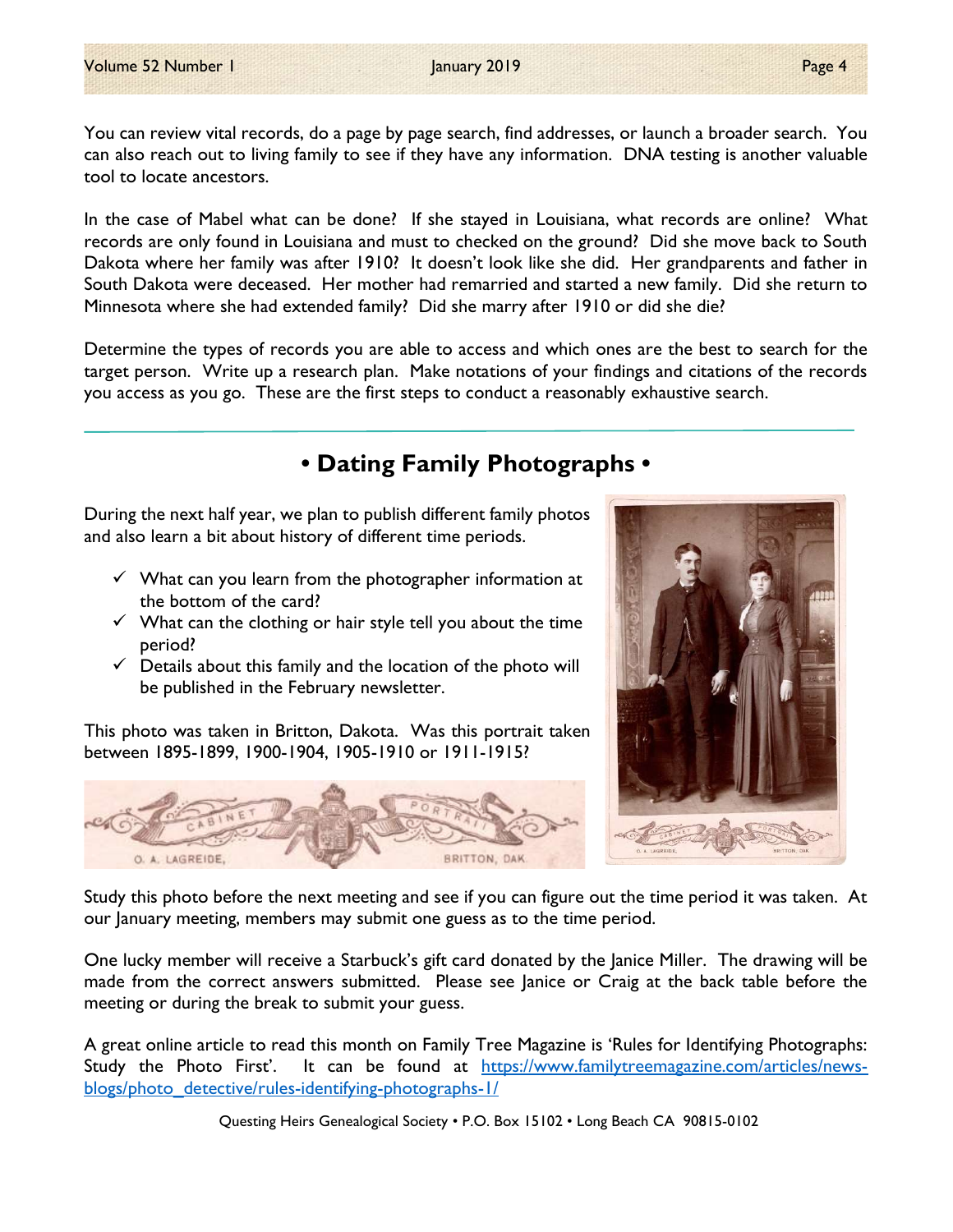## • More About Cabinet Cards •

Cabinet Cards were a style of photograph that were mounted on card stock. They usually measured 4-  $\frac{1}{4}$  by 6- $\frac{1}{2}$  inches. They were easily seen from across the room and were often displayed on a cabinet. The photographer's logo at the bottom of the cabinet card or on the back can provide valuable information. The location is usually printed alongside the name of the photography studio. The chart below shows general dates as to the style of the imprints on the front of the photographs. Depending on which publication you read, the dates will vary slightly.

#### Letter Imprint Styles

1870-1883 ........ Small plain text 1883-1900 ....... Cursive & larger text 1889-1894 ........ Centered monogram 1890-1900 ........ Foil stamped text 1894-1900 ........ Embossed text & artwork

### Where Can I Find Out More?

There are many sites on the web where you might find the years that the studio was in business at a particular address. Check the web link below for detailed information about the first Photographer 'Rider' shown to the right from Chicago, Illinois. https://www.langdonroad.com/rh-to-ri

You can try a Google search for the photographer's name and address or check historical city directories on Ancestry.

A few examples of Cabinet Card lettering are shown to the right



## • Atlas of Historical County Boundaries Project • • The Newberry Library •

The Newberry Library in Chicago hosts the Atlas of Historical County Boundaries. It is a project of the William M. School Center for American History and Culture. It presents maps in the context of changes by date in the size, location and shape of every county in the United States.

The Atlas is organized by state. It covers every date as early as the 1600s and ending in the year 2000. This is a great tool for genealogists and helpful in finding historical records when county boundaries have changed.

Questing Heirs Genealogical Society • P.O. Box 15102 • Long Beach CA 90815-0102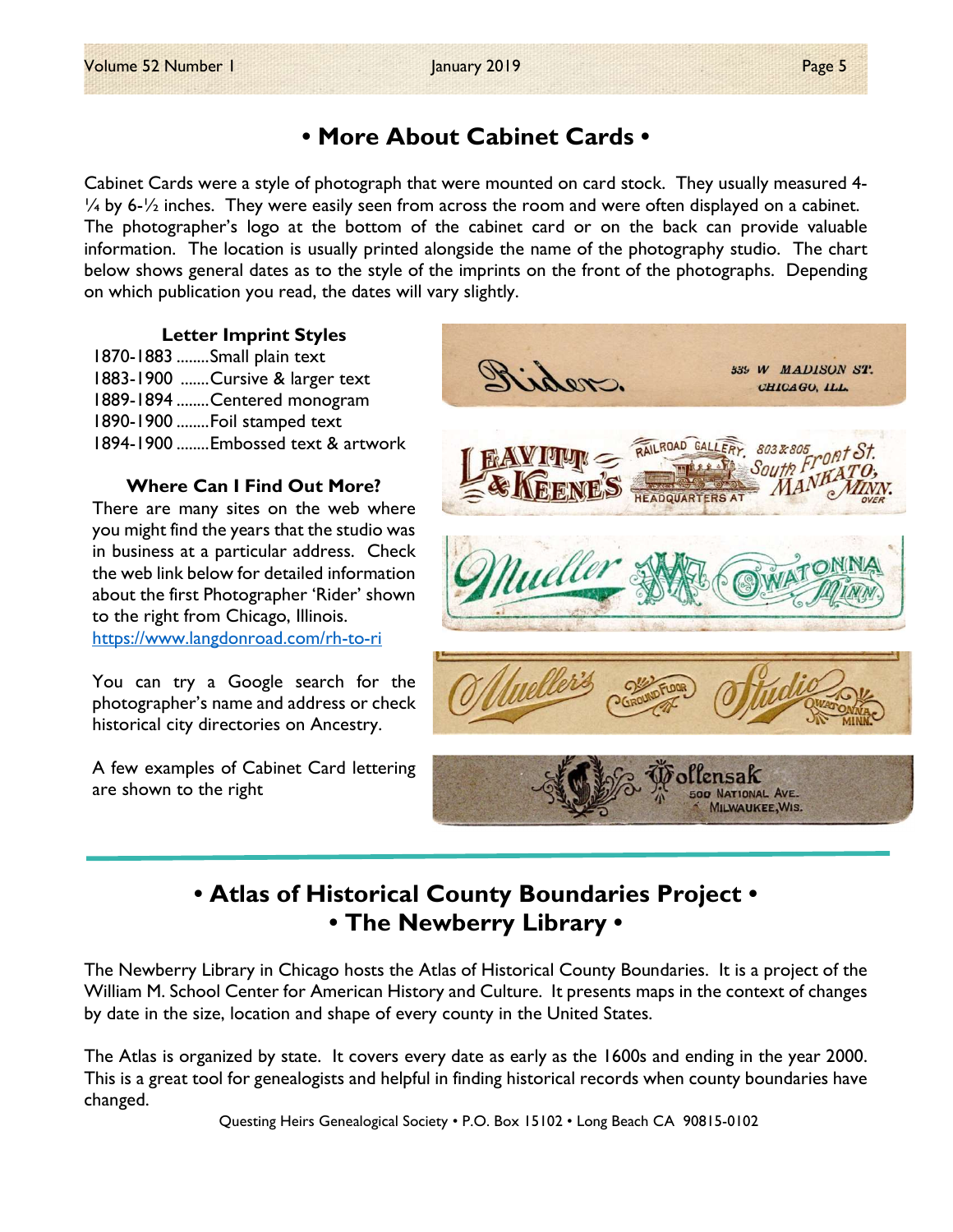You can go to a state's detail page for links to view county chronologies. A few examples of what is available include:

- $\checkmark$  View Interactive map
- $\checkmark$  View index of counties and equivalents
- $\checkmark$  View consolidated chronology of state and county boundaries
- $\checkmark$  View individual county chronologies

Take a moment and try out this wonderful website at https://publications.newberry.org/ahcbp/

# • What is Soundex and How Does It Work? •

Soundex is the name given to a system for coding and indexing family names based on the phonetic spelling of the name. It was developed and patented in 1918 and 1922 by Robert C. Russell and Margaret King Odell. It uses an algorithm that codes and indexes names based on the phonetic spelling of the name.

The code consists of the first letter of the family name, followed by 3 digits representing the first three phonetic sounds found in the name. Vowels are not encoded unless they are the first letter of the name. There is an interesting article on the site 'Genealogy in Time' that explains the details of Soundex including the coding rules, exceptions and coding limitations.

For the complete article please follow this link:

http://www.genealogyintime.com/GenealogyResources/Articles/what is soundex and how does sou ndex\_work\_page1.html

I have been researching the birth family of a woman born in the late 1800s. In various records, the name has been reported as Corcoran and Cochrane. In a Soundex search, the last names would be coded C626 and C265 respectively.

For a list of online Soundex converter programs recommended by FamilySearch, follow this link: https://www.familysearch.org/wiki/en/Soundex

## • Learning Opportunities •

### Family Tree Webinars

January 15 – 'Visualizing Information for Genealogists' by Margaret R. Fortier.

- January 25 'Patriot or Not? Using the Genealogical Proof Standard on a Closed DAR Line' by Elissa Scalise Powell.
- January 30 'You Can Do This: Photo Organizing and Preservation' by Thomas McEntee.

February 5 & 6 – 'Six Feet Under Down Under – Cemetery Records in Australia' by |ill Ball. For more information: https://familytreewebinars.com/upcoming-webinars.php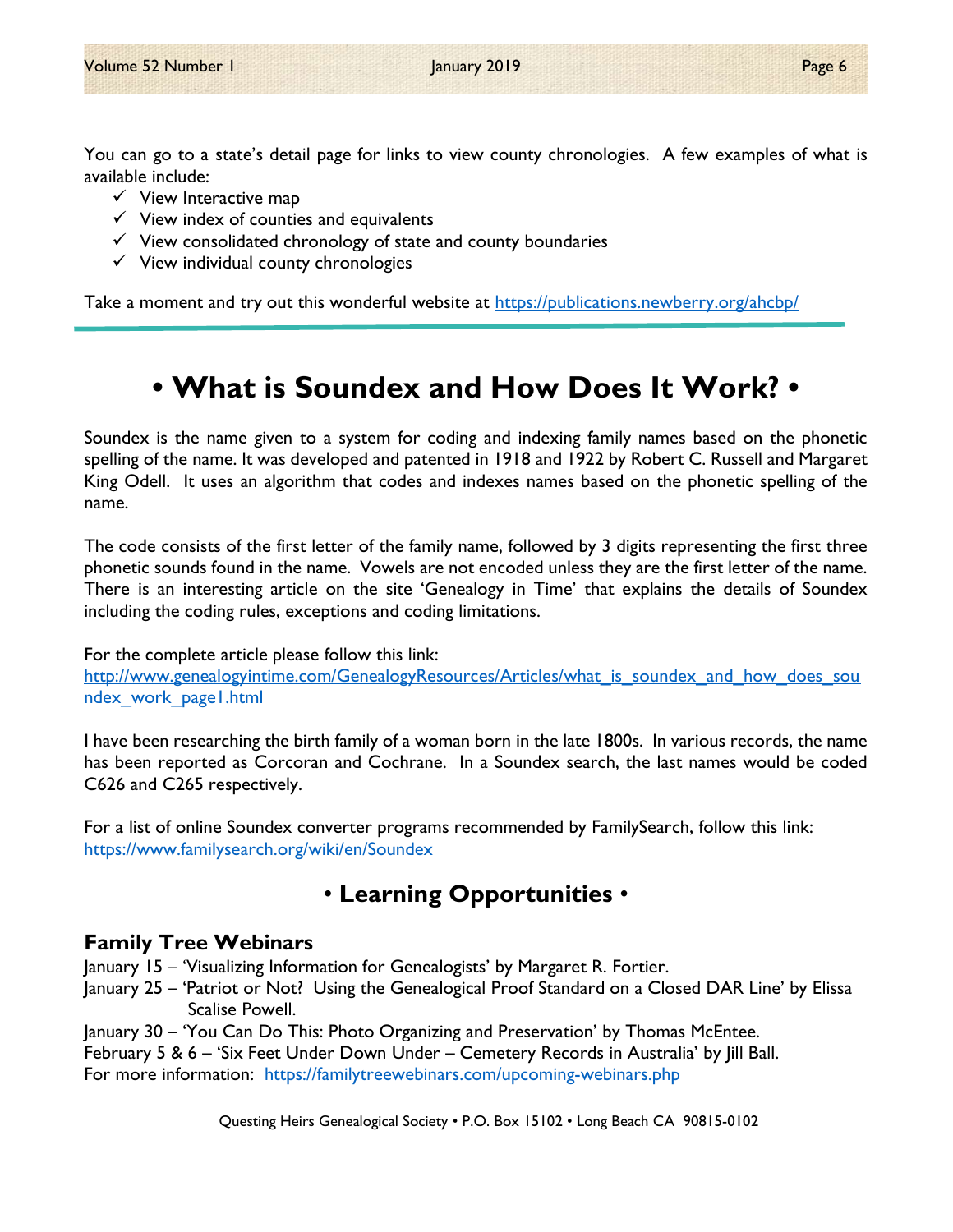## FamilySearch Webinars

January 22 – 'Tips and Tricks for Finding Elusive Records on FamilySearch' January 29 – Research Help and Search Records on Family Tree' For more information: https://s3.amazonaws.com/ps-services-us-east-1-914248642252/s3/researchwiki-elasticsearch-prod-s3bucket/images/0/0d/1-Jan\_2019.pdf

## Conferences and Events

- $\checkmark$  RootsTech 2019: February 27 March 2, 2019, Salt Lake City, Utah https://www.rootstech.org/
- $\checkmark$  Genealogy Jamboree 2019: May 30 June 2, 2019, Burbank, California http://genealogyjamboree.com/
- $\checkmark$  Whittier Area Genealogical Society, 36<sup>th</sup> Annual Seminar presents John Philip Colletta. Saturday, January 26, 2019 in Whittier. Sessions include:
	- 'Our National Archives: The Astounding Institution and How to Use It'
	- 'Using Original and Derivative Sources: How to Evaluate Evidence'
	- 'Discovering Your Ancestors' World Through Maps and Gazetteers'
	- 'Hacks and Hookers and Putting up Pickles: Snares of Yesteryear's English'
	- For more information see: https://wagswhittier.org/cpage.php?pt=7
- $\checkmark$  Orange County California Genealogical Society Genealogy Bash and Book Faire: March 9, 2019 in Huntington Beach. The event is entitled 'A Day with Crista Cowan'. Four topics include:
	- DNA and Ancestry How to Utilize It
	- Ancestry Search Tips and Tricks
	- Finding and Sharing the Stories in Your Family Tree
	- Introduction to the Genealogical Professional Standards

For more information see: http://www.occgs.com/mtg\_event/bash/bash.html

## Blogs and Articles to Read This Month

- $\checkmark$  Amy Johnson Crow Blog: '52 Ancestors in 52 Weeks'. Read about her 52 ancestors in 52 weeks challenge at: https://www.amyjohnsoncrow.com/52-ancestors-in-52 weeks/#more-3982
- $\checkmark$  Dick Eastman Online Genealogy Newsletter: 'How to Easily Convert Old Cassette Tapes to Modern MP3Files'. https://blog.eogn.com/2019/01/04/how-to-easily-convertold-cassette-tapes-to-modern-mp3-files/#more-26397
- $\checkmark$  Lisa Louise Cooke's Blog: 'Military Ephemera Treasures Online'. https://lisalouisecooke.com/2019/01/02/militaryephemera-online/
- Genealogy Bank Blog by Gena Philibert-Ortega: 'Happy New Year1 Let's Start Again in 2019!' https://blog.genealogybank.com/happy-new-year-lets-startagain-in-2019.html